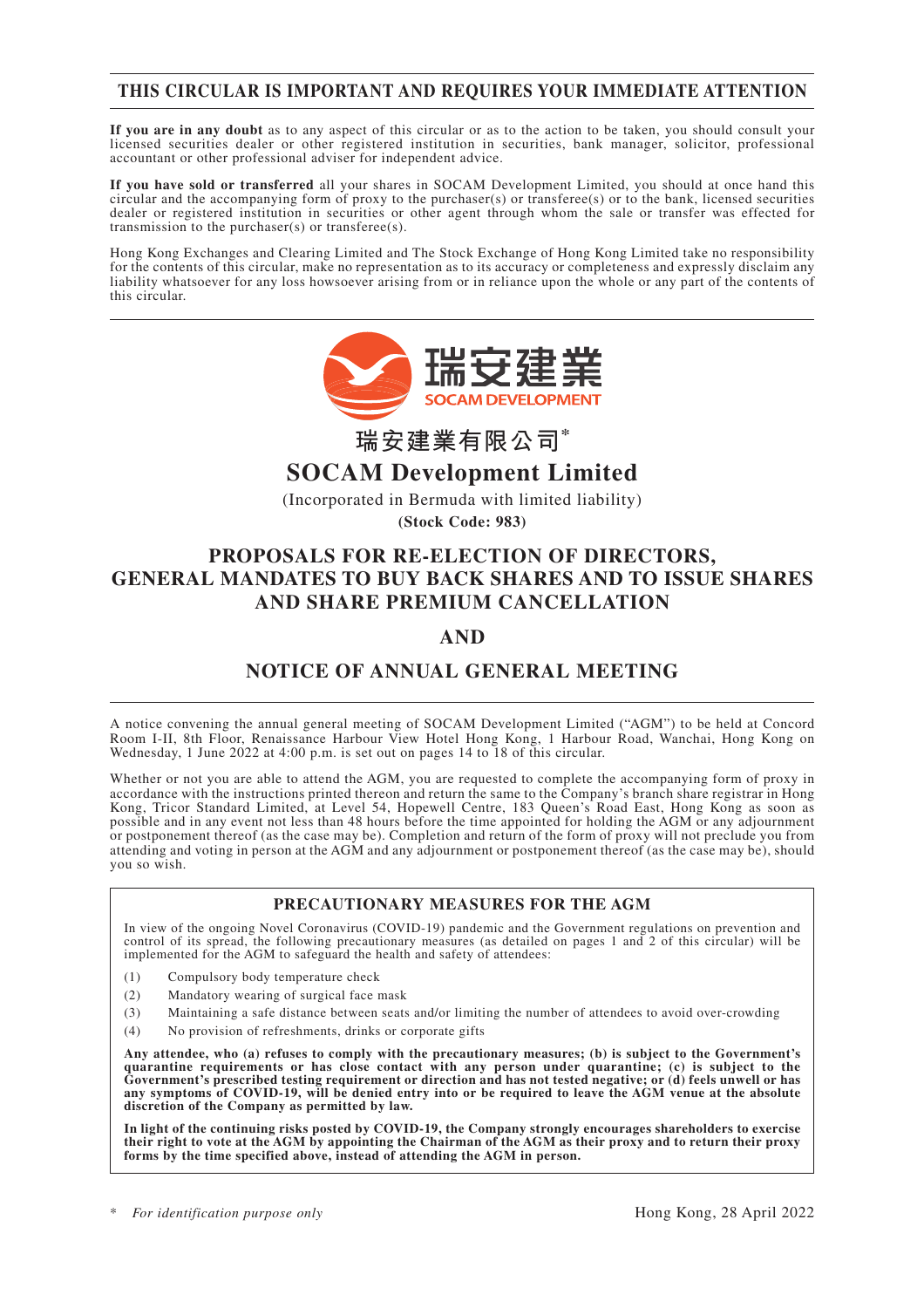## **CONTENTS**

## *Page*

| PRECAUTIONARY MEASURES FOR                                     |              |
|----------------------------------------------------------------|--------------|
|                                                                | $\mathbf{1}$ |
|                                                                | 3            |
| <b>LETTER FROM THE BOARD</b>                                   |              |
|                                                                | 5            |
|                                                                | 6            |
| General Mandates to Buy Back Shares and to Issue Shares        | 6            |
|                                                                | $\tau$       |
|                                                                | 8            |
|                                                                | 8            |
| APPENDIX I – DETAILS OF DIRECTORS PROPOSED<br>TO BE RE-ELECTED | 9            |
| APPENDIX II — EXPLANATORY STATEMENT FOR                        |              |
| <b>GENERAL MANDATE TO BUY BACK SHARES </b>                     | 11           |
| NOTICE OF ANNUAL GENERAL MEETING                               | 14           |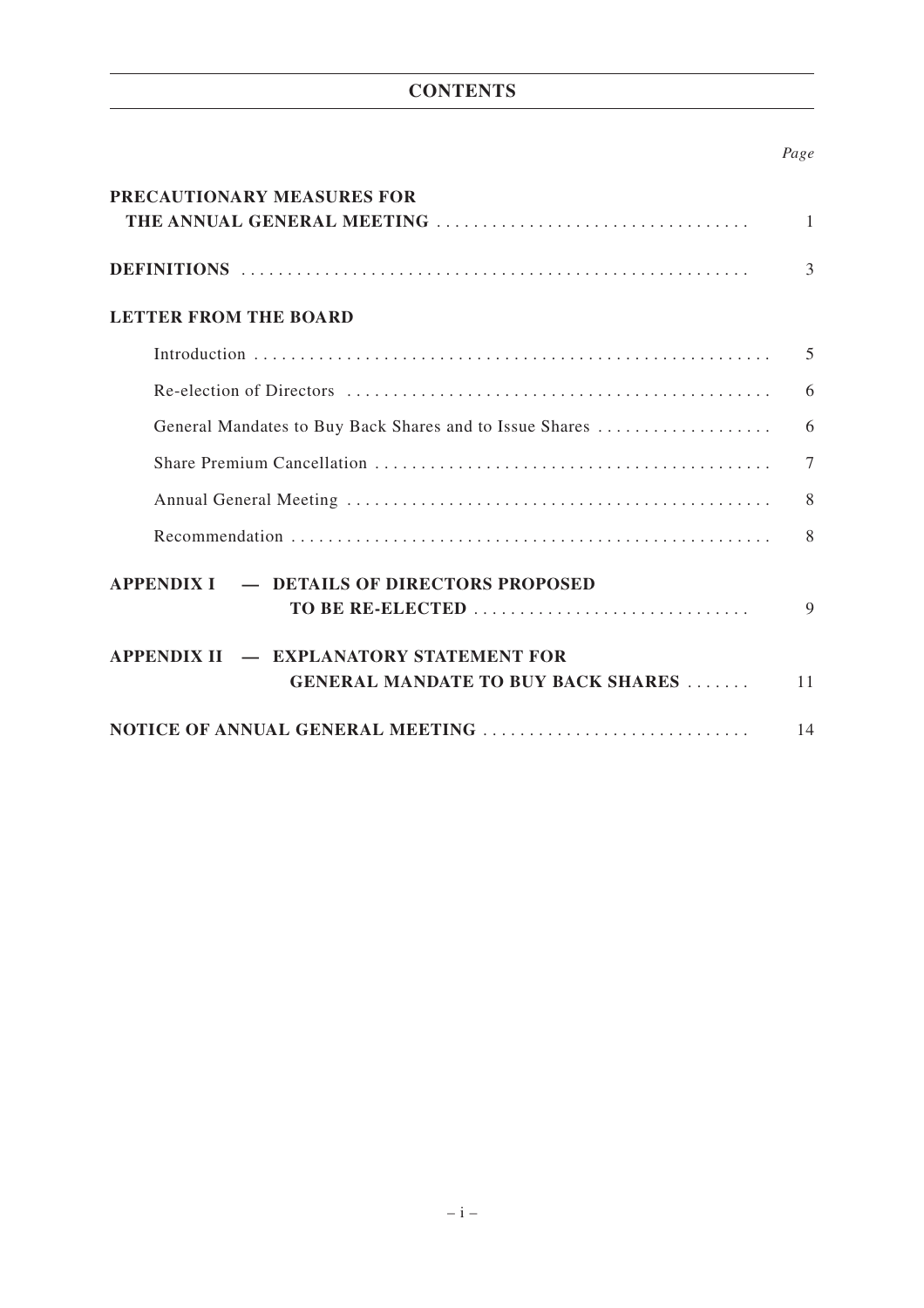## **PRECAUTIONARY MEASURES FOR THE ANNUAL GENERAL MEETING**

Capitalised terms used in this section have the same meanings as those defined in the section headed "Definitions" in this circular.

In view of the ongoing Novel Coronavirus (COVID-19) pandemic and the Government regulations on prevention and control of its spread, the Company will implement the following precautionary measures for the AGM to safeguard the health and safety of attendees:

- (1) Compulsory body temperature check will be carried out on every attendee prior to admission to the AGM venue. Any person with a body temperature of 37.4 degrees Celsius or above will not be admitted to the AGM venue.
- (2) Every attendee will be required to wear a surgical face mask prior to admission to the AGM venue and throughout the AGM. Please note that no masks will be provided at the AGM venue and attendees should wear their own masks.
- (3) The Company will maintain a safe distance between seats and/or limit the number of attendees to avoid over-crowding.
- (4) No refreshments, drinks or corporate gifts will be provided.

The Company may also implement any other additional precautionary measures in accordance with the prevailing requirements or guidelines of the Government and/or regulatory authorities, or as considered appropriate in view of the development of the COVID-19 pandemic.

Attendees are requested to observe good personal hygiene at all times at the AGM venue. Any attendee, who (a) refuses to comply with the precautionary measures; (b) is subject to the Government's quarantine requirements or has close contact with any person under quarantine; (c) is subject to the Government's prescribed testing requirement or direction and has not tested negative; or (d) feels unwell or has any symptoms of COVID-19, will be denied entry into or be required to leave the AGM venue at the absolute discretion of the Company as permitted by law.

Shareholders are requested to consider carefully the risk of attending the AGM, which will be held in an enclosed environment, and not to attend the AGM if they have contracted or are suspected to have contracted COVID-19 or have been in close contact with anybody who has contracted or is suspected to have contracted COVID-19.

In addition, the Company would like to remind Shareholders that attendance at the AGM is not necessary for the purpose of exercising voting rights. As an alternative to attending the AGM in person, Shareholders may appoint the Chairman of the AGM as their proxy to vote at the AGM according to their indicated voting instructions by completing and returning the enclosed form of proxy.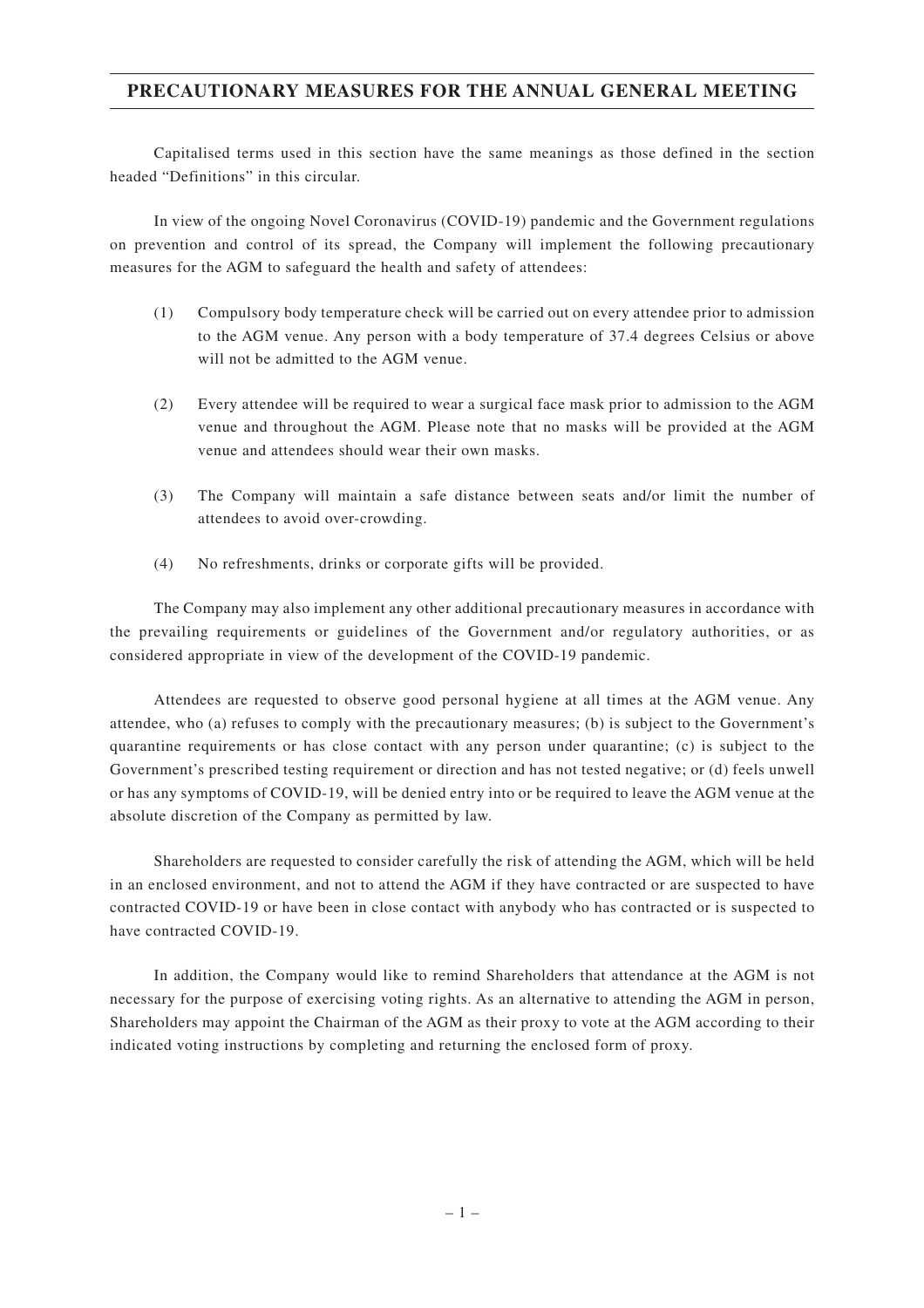## **PRECAUTIONARY MEASURES FOR THE ANNUAL GENERAL MEETING**

The deadline to submit completed proxy forms is Monday, 30 May 2022 at 4:00 p.m. (and, in the event of any adjournment or postponement of the AGM, not less than 48 hours before the time appointed for holding the adjourned or postponed AGM, as the case may be). Completed proxy forms must be returned to the Company's branch share registrar in Hong Kong, Tricor Standard Limited, at Level 54, Hopewell Centre, 183 Queen's Road East, Hong Kong. For Non-registered Shareholders whose Shares are held through banks, brokers, custodians or Hong Kong Securities Clearing Company Limited, they should consult directly with their banks or brokers or custodians (as the case may be) to assist them in the appointment of proxy.

## **To prevent the spread of COVID-19 and for the sake of their own health and safety, Shareholders are strongly encouraged to cast their votes by submitting proxy forms to appoint the Chairman of the AGM as their proxy, instead of attending the AGM in person.**

In light of the development of the COVID-19 situation and the latest update on the related Government regulations, the Company may be required to change the meeting arrangements for the AGM at short notice. Shareholders should check the Company's website at www.socam.com or the Stock Exchange's website at www.hkexnews.hk for any further announcement that may be issued by the Company in respect of such arrangements and/or any further precautionary measures to be taken.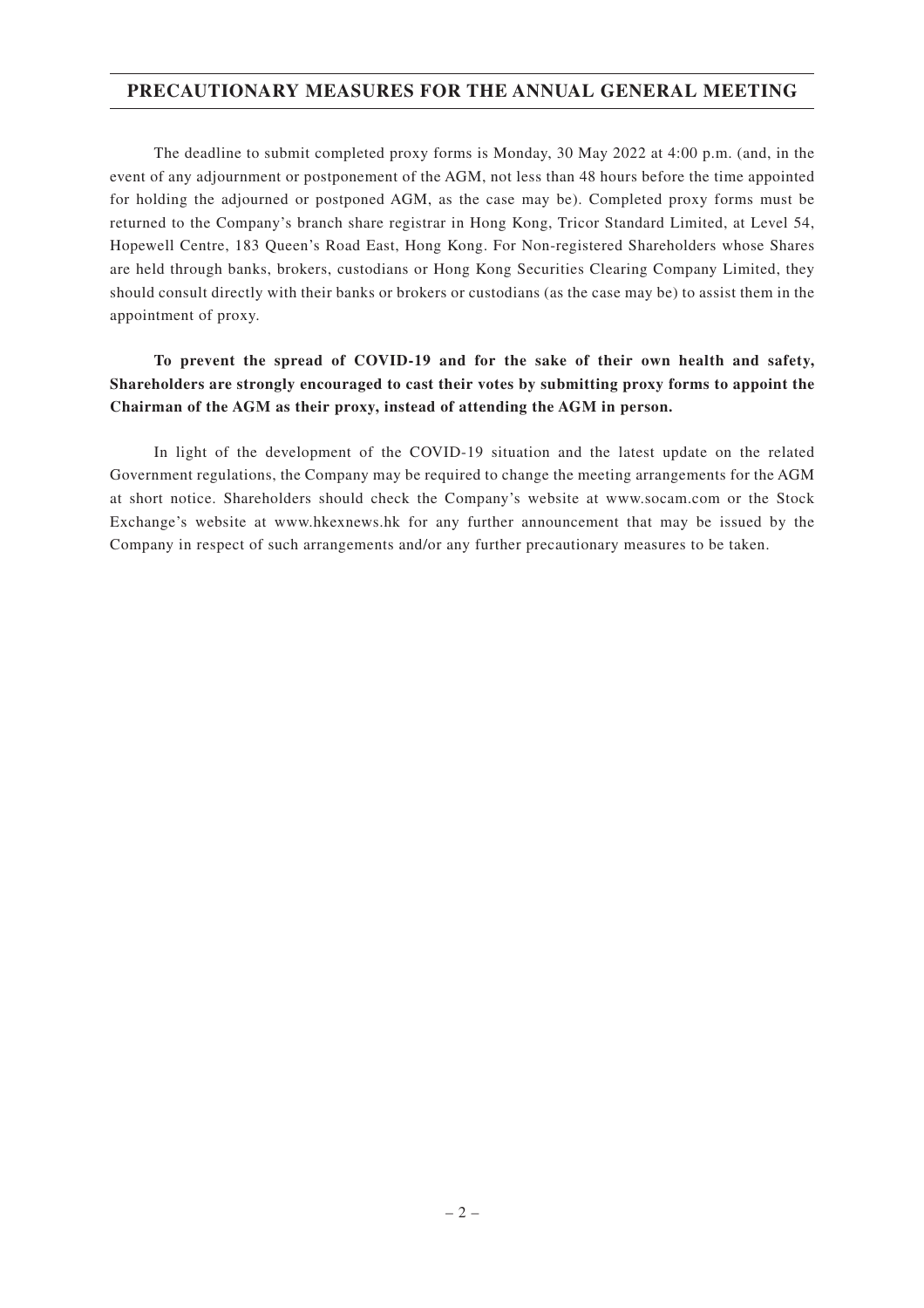## **DEFINITIONS**

*In this circular, the following expressions have the following meanings unless the context requires otherwise:*

| "AGM"                                                                                              | the annual general meeting of the Company convened to<br>held on Wednesday, 1 June 2022 at 4:00 p.m., the notice of<br>which is set out on pages 14 to 18 of this circular                                                                             |
|----------------------------------------------------------------------------------------------------|--------------------------------------------------------------------------------------------------------------------------------------------------------------------------------------------------------------------------------------------------------|
| "Board"                                                                                            | the board of Directors                                                                                                                                                                                                                                 |
| "Buy-back Mandate"                                                                                 | a general mandate proposed to be granted to the Directors<br>to exercise all the powers of the Company to buy back<br>Shares up to the number of not exceeding 10% of the<br>number of issued Shares at the date of passing the relevant<br>resolution |
| "Bye-laws"                                                                                         | the Bye-laws of the Company, as amended from time to<br>time                                                                                                                                                                                           |
| "close associates"<br>"core connected persons"<br>and "substantial or<br>controlling shareholders" | each has the meaning ascribed to it under the Listing Rules                                                                                                                                                                                            |
| "Companies Act"                                                                                    | the Companies Act 1981 of Bermuda, as amended from<br>time to time                                                                                                                                                                                     |
| "Company"                                                                                          | SOCAM Development Limited, a company incorporated in<br>Bermuda with limited liability, whose shares are listed on<br>the main board of the Stock Exchange (stock code: 983)                                                                           |
| "Contributed Surplus Account"                                                                      | the contributed surplus account of the Company                                                                                                                                                                                                         |
| "Director(s)"                                                                                      | the director(s) of the Company                                                                                                                                                                                                                         |
| "Effective Date"                                                                                   | the date on which the Share Premium Cancellation shall<br>become effective                                                                                                                                                                             |
| "Government"                                                                                       | the Hong Kong Government                                                                                                                                                                                                                               |
| "Group"                                                                                            | collectively, the Company and its subsidiaries                                                                                                                                                                                                         |
| "Hong Kong"                                                                                        | the Hong Kong Special Administrative Region of the<br>People's Republic of China                                                                                                                                                                       |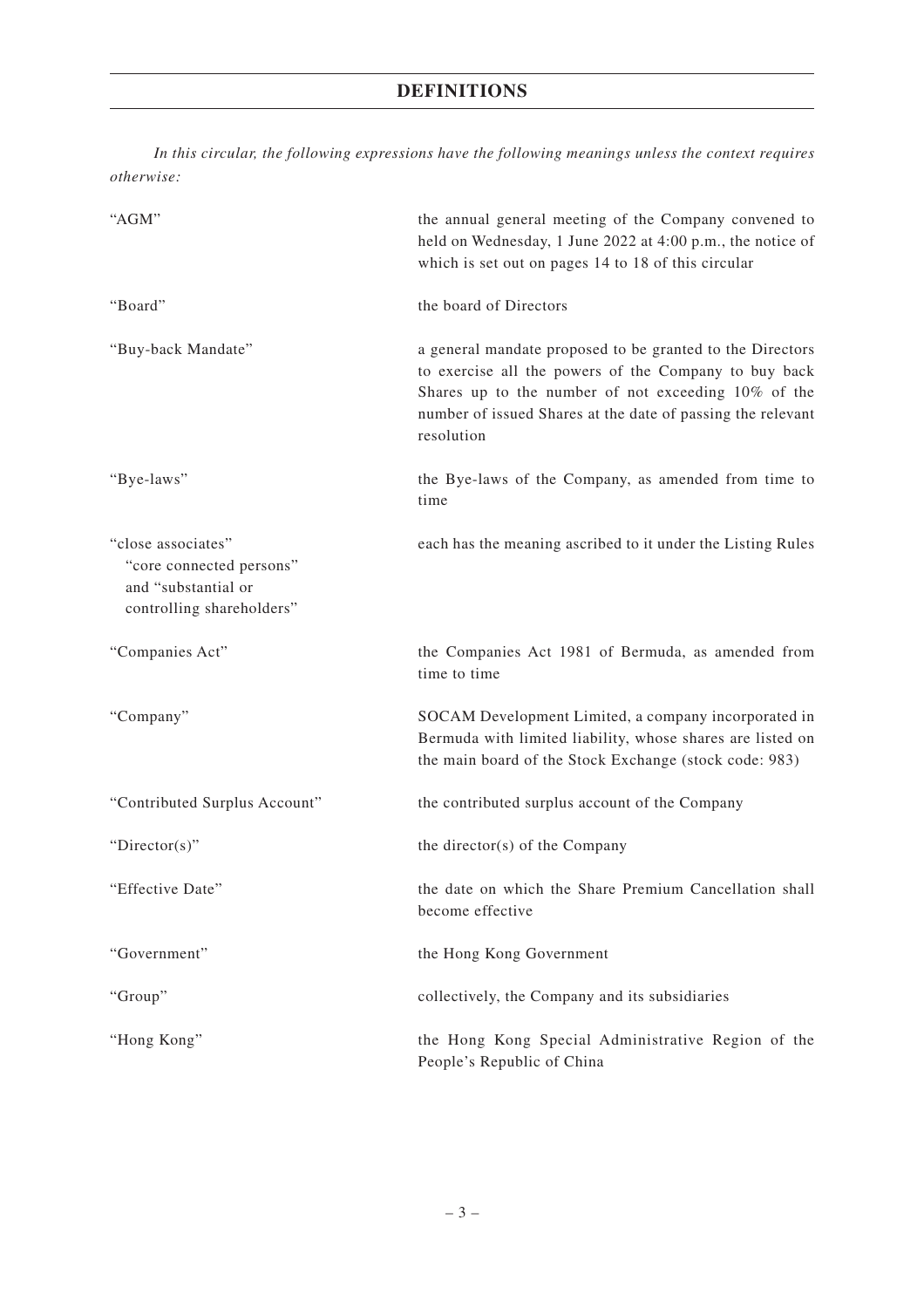## **DEFINITIONS**

| "Latest Practicable Date"    | 25 April 2022, being the latest practicable date for<br>ascertaining certain information contained herein prior to<br>its printing                                                                           |
|------------------------------|--------------------------------------------------------------------------------------------------------------------------------------------------------------------------------------------------------------|
| "Listing Rules"              | the Rules Governing the Listing of Securities on the Stock<br>Exchange                                                                                                                                       |
| "SFO"                        | the Securities and Futures Ordinance (Chapter 571 of the<br>Laws of Hong Kong)                                                                                                                               |
| "Share $(s)$ "               | the ordinary share(s) of nominal value of HK\$1.00 each in<br>the capital of the Company                                                                                                                     |
| "Shareholder(s)"             | holder(s) of the Shares                                                                                                                                                                                      |
| "Share Premium Account"      | the share premium account of the Company                                                                                                                                                                     |
| "Share Premium Cancellation" | the proposed cancellation of the entire amount standing to<br>the credit of the Share Premium Account as at the Effective<br>Date to be considered and, if thought fit, passed by<br>Shareholders at the AGM |
| "Stock Exchange"             | The Stock Exchange of Hong Kong Limited                                                                                                                                                                      |
| "Takeovers Code"             | the Code on Takeovers and Mergers of Hong Kong                                                                                                                                                               |
| " $HKS$ "                    | Hong Kong dollars, the lawful currency of Hong Kong                                                                                                                                                          |
| $``q_0"$                     | per cent                                                                                                                                                                                                     |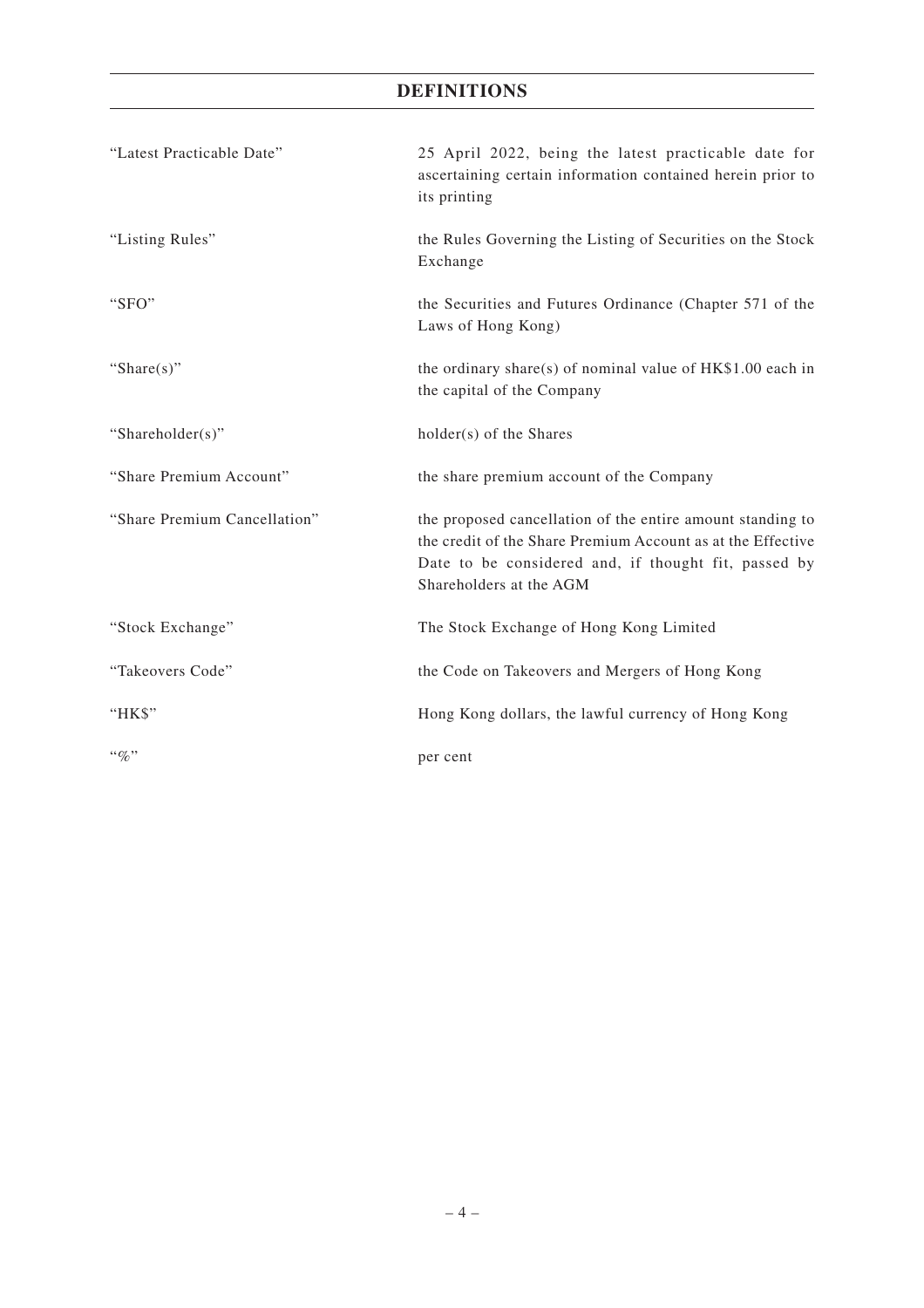## **LETTER FROM THE BOARD**



# **瑞安建業有限公司\* SOCAM Development Limited**

(Incorporated in Bermuda with limited liability) **(Stock Code: 983)**

*Executive Directors:* Mr. Lo Hong Sui, Vincent Mr. Lee Chun Kong, Freddy

*Non-executive Director:* Ms. Lo Bo Yue, Stephanie

*Independent Non-executive Directors:* Ms. Li Hoi Lun, Helen Mr. Chan Kay Cheung Mr. William Timothy Addison

*Registered Office:* Clarendon House 2 Church Street Hamilton HM 11 Bermuda

*Head Office and Principal Place of Business in Hong Kong:* 34th Floor Shui On Centre 6-8 Harbour Road Hong Kong

28 April 2022

*To the Shareholders*

Dear Sir or Madam,

## **PROPOSALS FOR RE-ELECTION OF DIRECTORS, GENERAL MANDATES TO BUY BACK SHARES AND TO ISSUE SHARES AND SHARE PREMIUM CANCELLATION**

## **AND**

## **NOTICE OF ANNUAL GENERAL MEETING**

#### **INTRODUCTION**

At the forthcoming AGM, resolutions will be proposed to approve, inter alia, (i) the re-election of Directors; (ii) the grant of the general mandates to buy back Shares and to issue Shares; and (iii) the Share Premium Cancellation.

The purpose of this circular is to provide you with all the information reasonably necessary to enable you to make an informed decision on whether to vote for or against the proposed resolutions at the AGM.

\* *For identification purpose only*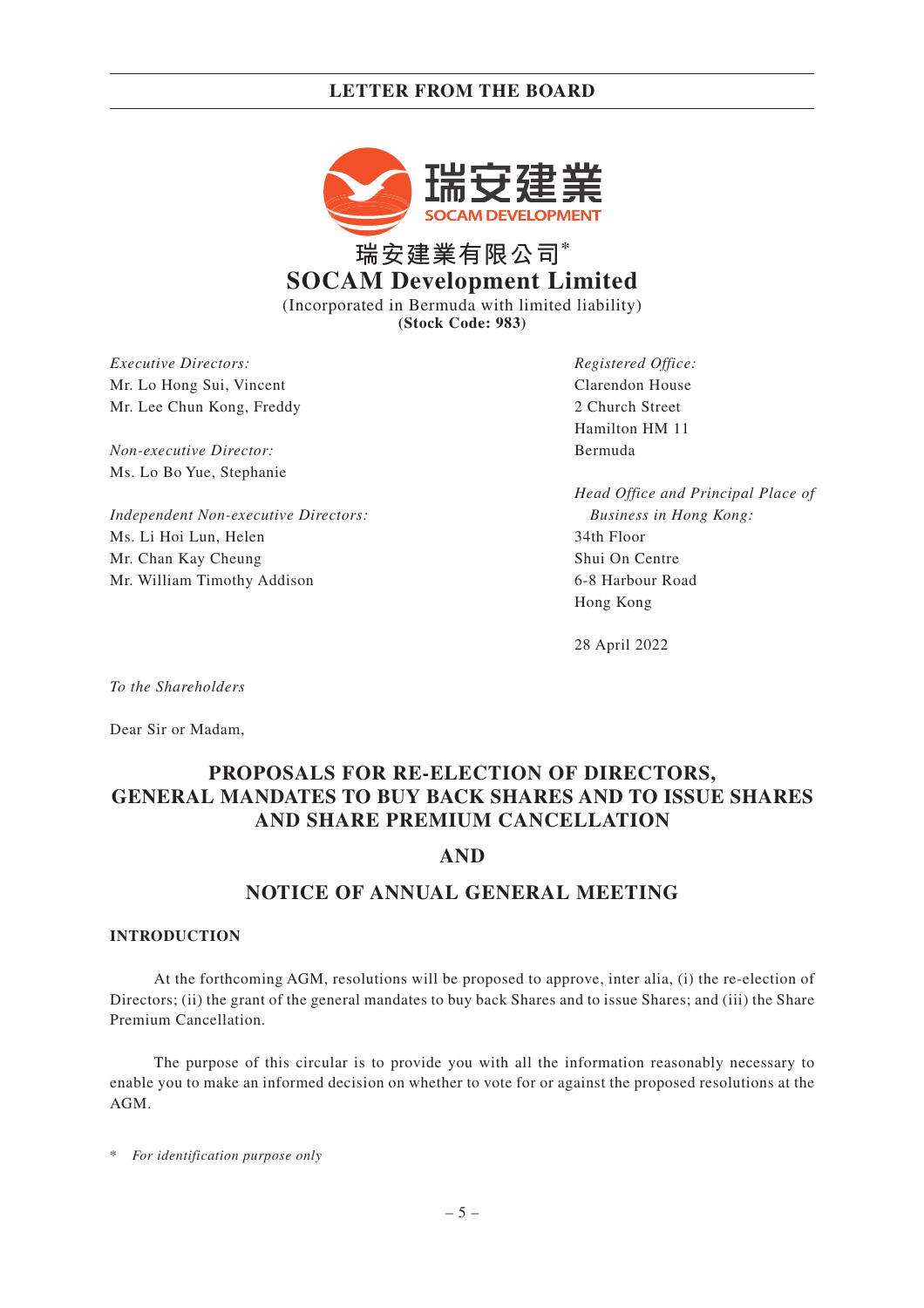### **LETTER FROM THE BOARD**

#### **RE-ELECTION OF DIRECTORS**

In accordance with Bye-law 87(1) of the Bye-laws, Mr. Lee Chun Kong, Freddy and Ms. Lo Bo Yue, Stephanie will retire by rotation and, being eligible, offer themselves for re-election at the AGM.

After reviewing the Board composition, the Nomination Committee nominated both Mr. Lee and Ms. Lo for the Board's recommendation to stand for re-election by Shareholders at the AGM. The nominations were made in accordance with the Nomination Policy adopted by the Board, having taken into account the respective contributions these Directors could provide to the Board and with due regard to the objective criteria for the benefits of diversity as set out in the Board Diversity Policy of the Company.

The Board accepted the Nomination Committee's nomination and separate ordinary resolution relating to the re-election of each retiring Director will be proposed at the AGM for Shareholders' consideration and approval.

Details of the said Directors proposed to be re-elected at the AGM are set out in Appendix I to this circular.

#### **GENERAL MANDATES TO BUY BACK SHARES AND TO ISSUE SHARES**

At the annual general meeting of the Company held on 1 June 2021, ordinary resolutions were passed granting general mandates to the Directors (i) to buy back Shares on the Stock Exchange up to 10% of the number of issued Shares at the date of passing the resolution; and (ii) to allot, issue and otherwise deal with Shares up to a limit of (a) 20% of the number of issued Shares at the date of passing the resolution, plus (b) the number of any Shares bought back by the Company.

The general mandates mentioned above will expire at the conclusion of the AGM. Ordinary resolutions will be proposed at the AGM to renew these mandates in order to give the Directors flexibility to buy back or issue Shares in the circumstances as they consider appropriate. Subject to the passing of the relevant ordinary resolutions at the AGM, the proposed general mandates will continue in force for the period from the passing of such resolutions until whichever is the earliest of (i) the conclusion of the next annual general meeting of the Company; (ii) the expiration of the period within which the next annual general meeting of the Company is required by law to be held; and (iii) the date on which such authority is revoked or varied by ordinary resolution of Shareholders at a general meeting of the Company.

At the Latest Practicable Date, the number of Shares in issue was 374,396,164 Shares. Subject to the passing of the resolution granting the Directors the Buy-back Mandate and on the basis that no further Shares will be issued or bought back after the Latest Practicable Date and up to the date of the passing of such resolution, the exercise in full of the Buy-back Mandate would result in the buy-back of up to a maximum of 37,439,616 Shares.

The explanatory statement in connection with the Buy-back Mandate as required by the Listing Rules to be sent to Shareholders is set out in Appendix II to this circular.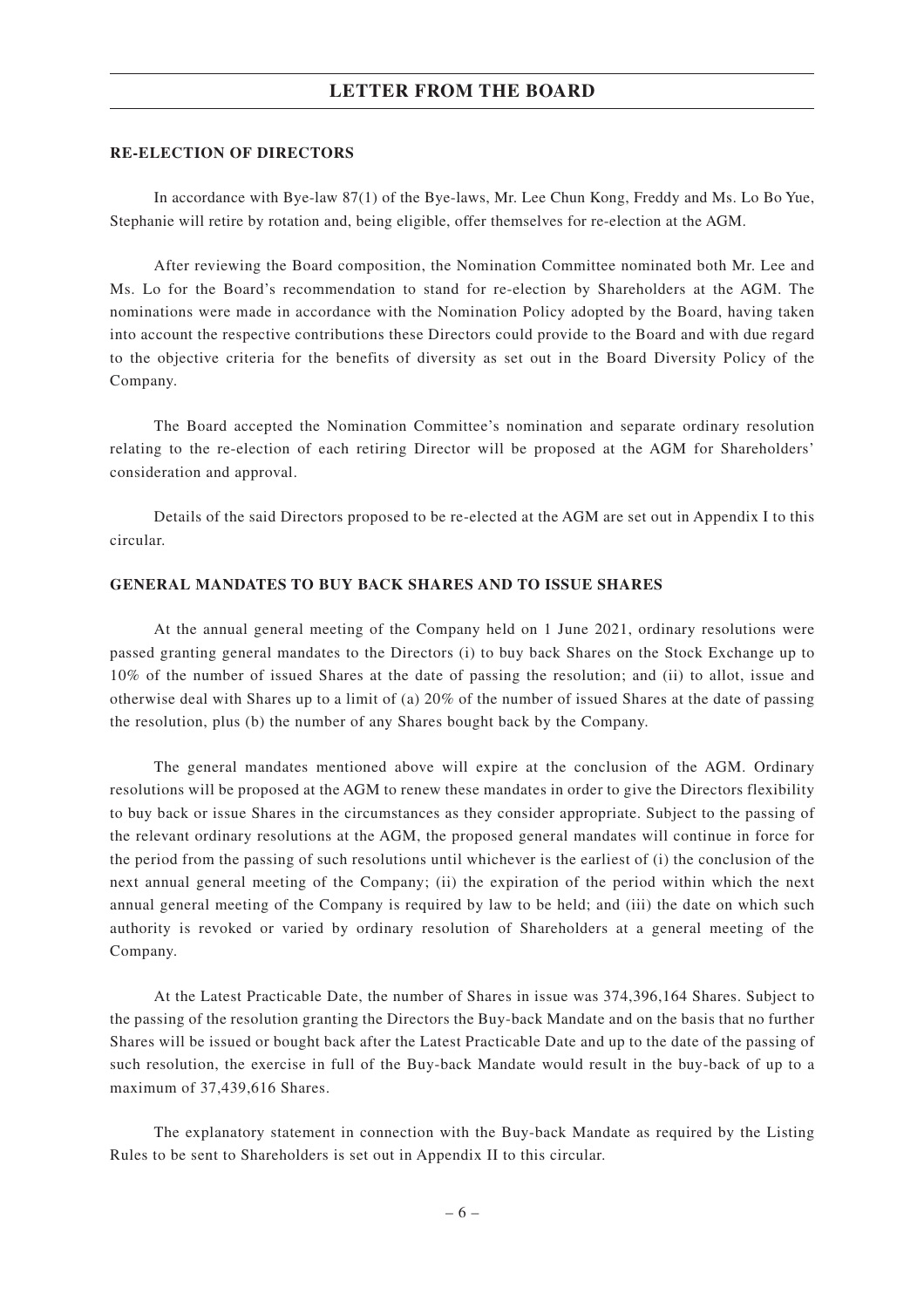#### **SHARE PREMIUM CANCELLATION**

The Board intends to seek Shareholders' approval at the AGM to cancel the share premium of the Company in accordance with the Companies Act and the Bye-laws. As at 31 December 2021, the amount standing to the credit of the Share Premium Account was approximately HK\$2,982 million. It is proposed that the entire amount standing to the credit of the Share Premium Account as at the Effective Date, which is expected to be approximate to the aforesaid amount, be cancelled and transferred to the Contributed Surplus Account which may be utilised and applied by the Directors in such manner as they consider appropriate from time to time in accordance with the applicable laws of Bermuda and the Bye-laws.

#### **Reasons for the Share Premium Cancellation**

The Board considers that it is unnecessary to maintain the Share Premium Account at its current level. In addition, the Company is subject to restrictions under the Companies Act on the use of the funds standing to the credit of the Share Premium Account in limited circumstances, such as for paying up Shares to be issued to Shareholders as fully paid bonus Shares or writing off the expenses of any issue of Shares. The Share Premium Cancellation and the transfer of the entire credit amount arising therefrom to the Contributed Surplus Account, which is a distributable reserve, will increase the balance of the reserve and give the Company greater flexibility to use such reserve for such purposes as allowed under and subject to the requirements of the applicable laws of Bermuda and the Bye-laws, including, without limitation, to set off against the Company's accumulated losses and to make distributions or payment of dividends to Shareholders as the Board may think fit. The Board believes that the Share Premium Cancellation is in the interests of the Company and Shareholders as a whole.

#### **Effects of the Share Premium Cancellation**

The Share Premium Cancellation will not involve any reduction in the authorised or issued share capital of the Company nor will it involve any reduction in the nominal value of the Shares or the trading arrangements concerning the Shares. Save for the expenses incurred by the Company in relation to the Share Premium Cancellation, the Share Premium Cancellation will not, in itself, have any material adverse effect on the underlying assets, business operations, management or financial position of the Company or the interests of Shareholders in the underlying assets of the Company.

#### **Conditions of the Share Premium Cancellation**

The Share Premium Cancellation is conditional upon:

- (i) the passing of a special resolution by Shareholders to approve the Share Premium Cancellation at the AGM; and
- (ii) compliance with section 46(2) of the Companies Act, including (i) the publication of a notice in relation to the Share Premium Cancellation in an appointed newspaper in Bermuda on a date not more than 30 days and not less than 15 days before the Effective Date; and (ii) the Board being satisfied that on the Effective Date, there are no reasonable grounds for believing that the Company is, or after the Share Premium Cancellation would be, unable to pay its liabilities as they become due.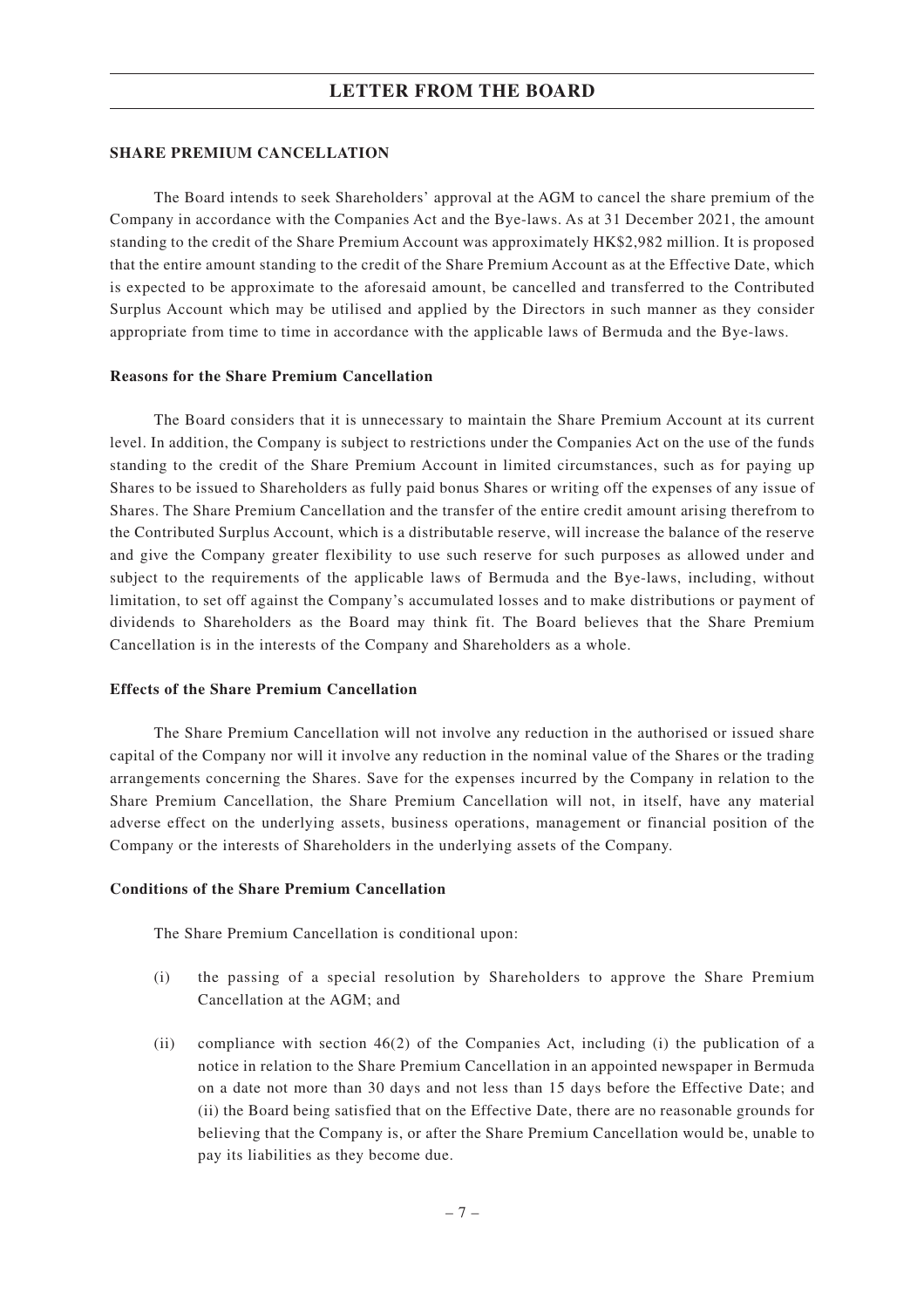## **LETTER FROM THE BOARD**

Subject to the fulfilment of the above conditions, the Effective Date is expected to be 2 June 2022, being the first business day immediately following the date of passing the relevant special resolution at the AGM.

#### **ANNUAL GENERAL MEETING**

A notice convening the AGM to be held at Concord Room I-II, 8th Floor, Renaissance Harbour View Hotel Hong Kong, 1 Harbour Road, Wanchai, Hong Kong on Wednesday, 1 June 2022 at 4:00 p.m. is set out on pages 14 to 18 of this circular. At the AGM, ordinary resolutions will be proposed to approve, among other things, the re-election of Directors and the renewal of the general mandates to buy back Shares and to issue Shares, and a special resolution will be proposed to approve the Share Premium Cancellation.

A form of proxy for the AGM is enclosed with this circular. Whether or not you are able to attend the AGM, you are requested to complete the accompanying form of proxy in accordance with the instructions printed thereon and return the same to the Company's branch share registrar in Hong Kong, Tricor Standard Limited, at Level 54, Hopewell Centre, 183 Queen's Road East, Hong Kong as soon as possible and in any event not less than 48 hours before the time appointed for holding the AGM or any adjournment or postponement thereof (as the case may be). Completion and return of the form of proxy will not preclude you from attending and voting in person at the AGM and any adjournment or postponement thereof (as the case may be), should you so wish.

In accordance with Rule 13.39(4) of the Listing Rules, all resolutions set out in the notice of the AGM will be decided by poll. Accordingly, the Chairman of the AGM will demand a poll on each of the proposed resolutions at the AGM pursuant to Bye-law 66 of the Bye-laws. An explanation of the detailed procedures of voting by poll will be provided to Shareholders at the AGM. The Company will publish an announcement of the poll results on the websites of the Stock Exchange and the Company after the AGM in accordance with Rule 13.39(5) of the Listing Rules.

#### **RECOMMENDATION**

The Directors believe that the proposed resolutions as set out in the notice of the AGM are in the best interests of the Company and Shareholders as a whole. Accordingly, the Directors recommend Shareholders to vote in favour of all the resolutions at the AGM.

Your attention is drawn to the additional information set out in the Appendices to this circular.

Yours faithfully, On behalf of the Board **Lo Hong Sui, Vincent** *Chairman*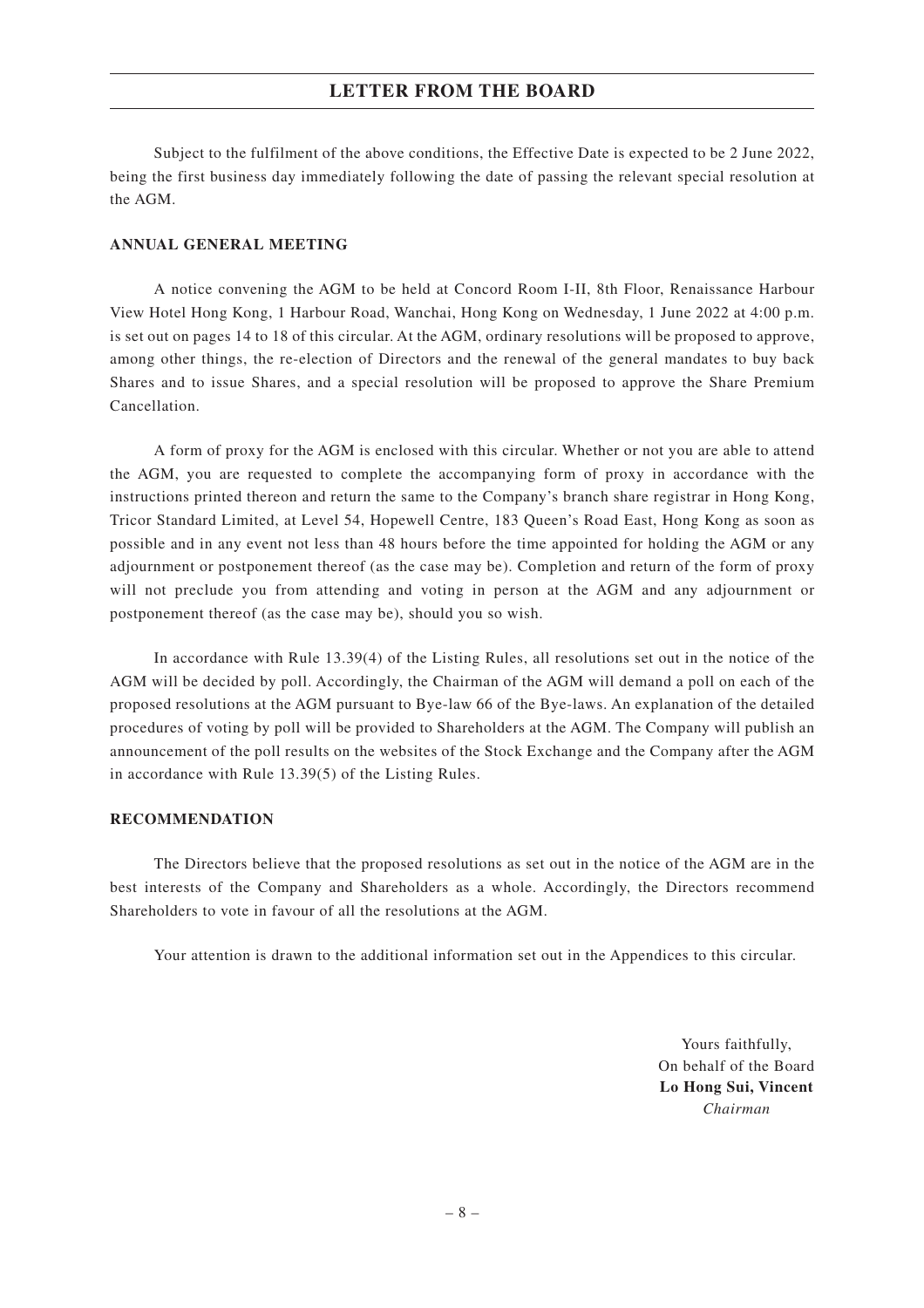### **APPENDIX I DETAILS OF DIRECTORS PROPOSED TO BE RE-ELECTED**

The details of the Directors proposed to be re-elected at the AGM, as required to be disclosed under Rule 13.51(2) of the Listing Rules, are set out below.

#### **Mr. Lee Chun Kong, Freddy**

aged 60, re-joined the Shui On Group in May 2019 as the Deputy Chief Executive Officer of the Company and has been an Executive Director and the Chief Executive Officer of the Company since October 2019. He is also the Chairman of the Finance Committee, the Investment Committee and the Executive Committee of the Board and a director of certain subsidiaries of the Company. Mr. Lee joined the Shui On Group in 1986 and has nearly 17 years of experience in construction management in Hong Kong and 20 years of experience in property development in Mainland China. He was appointed as an Executive Director and a Managing Director of Shui On Land Limited ("SOL"), a company listed on the Stock Exchange, in June 2010 and was the Chief Executive Officer of SOL from March 2011 to January 2014. He left the Shui On Group in July 2014. Prior to joining the Company, he was the Senior Managing Director – Projects of the Chongbang Group, a real estate investment and development group in Shanghai. Mr. Lee holds a Master's degree in Construction Management from the City University of Hong Kong and a Bachelor's degree in Quantity Surveying from Reading University, England. He is a Member of the Royal Institution of Chartered Surveyors in the United Kingdom and a Member of the Hong Kong Institute of Surveyors. Mr. Lee is currently a director of Project Mingde Foundation. He also serves as an Executive Member of the China Overseas Chinese Entrepreneurs Association and a Member of the Eleventh, Twelfth and Thirteen Wuhan Municipal Committee of the Chinese People's Political Consultative Conference. He has not held any directorship in any other listed companies in the past three years.

At the Latest Practicable Date, Mr. Lee was beneficially interested in 20,000 Shares, representing approximately 0.005% of the issued Shares.

At the Latest Practicable Date, Mr. Lee did he have any relationship with any Directors, senior management or substantial or controlling shareholders of the Company.

Mr. Lee was not appointed for a specific term, but shall be subject to the relevant provisions of retirement and re-election at the annual general meetings of the Company in accordance with the Bye-laws and other applicable laws, rules and regulations. There is an employment contract signed between the Company and Mr. Lee, which is determinable by the Company giving three months' notice without payment of compensation other than statutory compensation. His remuneration package is determined by the Remuneration Committee of the Board with reference to his duties and responsibilities and the market level of executive remuneration. Pursuant to his employment contract with the Company, he is entitled to an annual salary and allowances of approximately HK\$5,805,600 with effect from 1 January 2022. He is also eligible for a performance-related bonus in such amount to be determined by the Remuneration Committee annually based on the achievement of certain preset corporate performance targets. In addition, he is currently entitled to receive a Director's fee of HK\$10,000 per annum, subject to annual review by the Board.

Save as disclosed herein, there are no other matters that need to be brought to the attention of Shareholders, nor is there any information required to be disclosed pursuant to Rule  $13.51(2)(h)$  to (v) of the Listing Rules.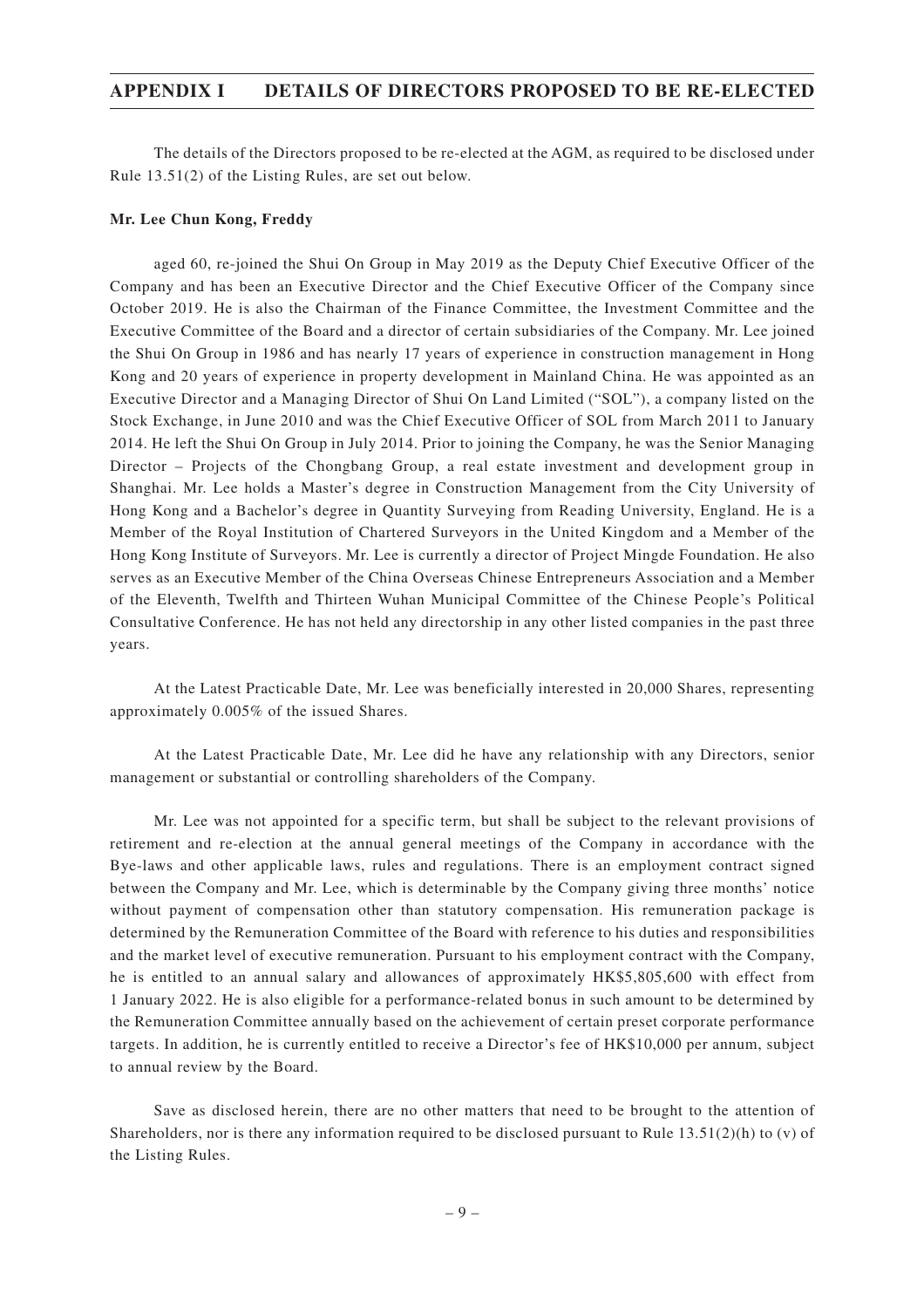## **APPENDIX I DETAILS OF DIRECTORS PROPOSED TO BE RE-ELECTED**

#### **Ms. Lo Bo Yue, Stephanie**

aged 39, has been a Non-executive Director of the Company since January 2019. She is also a member of the Remuneration Committee and the Nomination Committee of the Board. Ms. Lo is currently an Executive Director of SOL. She is also the Vice Chairman and Executive Director of Shui On Xintiandi Limited, a wholly-owned subsidiary of SOL. She joined the Shui On Group in August 2012 and has over 18 years of working experience in property development industry in Mainland China, architecture and interior design as well as other art enterprises. Prior to joining the Shui On Group, Ms. Lo worked for various architecture and design firms in New York City, amongst which was Studio Sofield, a firm well-known for its capabilities in retail design. She holds a Bachelor of Arts degree in Architecture from Wellesley College in Massachusetts. She currently serves as a Member of the Thirteenth Shanghai Committee of the Chinese People's Political Consultative Conference and the Eighth Council Member of Shanghai Chinese Overseas Friendship Association. She has been elected as a Young Global Leader of the World Economic Forum in 2020. Save as disclosed above, Ms. Lo has not held any directorship in any other listed companies in the past three years.

At the Latest Practicable Date, Ms. Lo was deemed under Part XV of the SFO to be interested in 236,269,000 Shares, representing approximately 63.10% of the issued Shares, which were owned by Shui On Company Limited ("SOCL"). SOCL was held under the Bosrich Unit Trust, the units of which were the property of a discretionary trust, of which Mr. Lo Hong Sui, Vincent ("Mr. Lo"), the Chairman of the Company, was the founder and both he and Ms. Lo were discretionary beneficiaries. Ms. Lo is the daughter of Mr. Lo and the elder sister of Mr. Lo Adrian Jonathan Chun Sing, being a member of the senior management of the Company. She is also a director of SOCL, the controlling shareholder of the Company. Save as disclosed above, Ms. Lo does not have any relationship with any Directors, senior management or substantial or controlling shareholders of the Company.

Ms. Lo entered into a service contract with the Company for renewing her appointment as a Non-executive Director for a term of two years commencing from 1 January 2021, subject to the relevant provisions of retirement and re-election at the annual general meetings of the Company in accordance with the Bye-laws and other applicable laws, rules and regulations. Her emoluments are determined by the Board, based on her role and contributions to the Board and the market level of directors' fees. Pursuant to the terms of her service contract, she is currently entitled to receive an aggregate annual fee of HK\$315,000 for her membership in the Board and its committees, subject to annual review by the Board.

Save as disclosed herein, there are no other matters that need to be brought to the attention of Shareholders, nor is there any information required to be disclosed pursuant to Rule 13.51(2)(h) to (v) of the Listing Rules.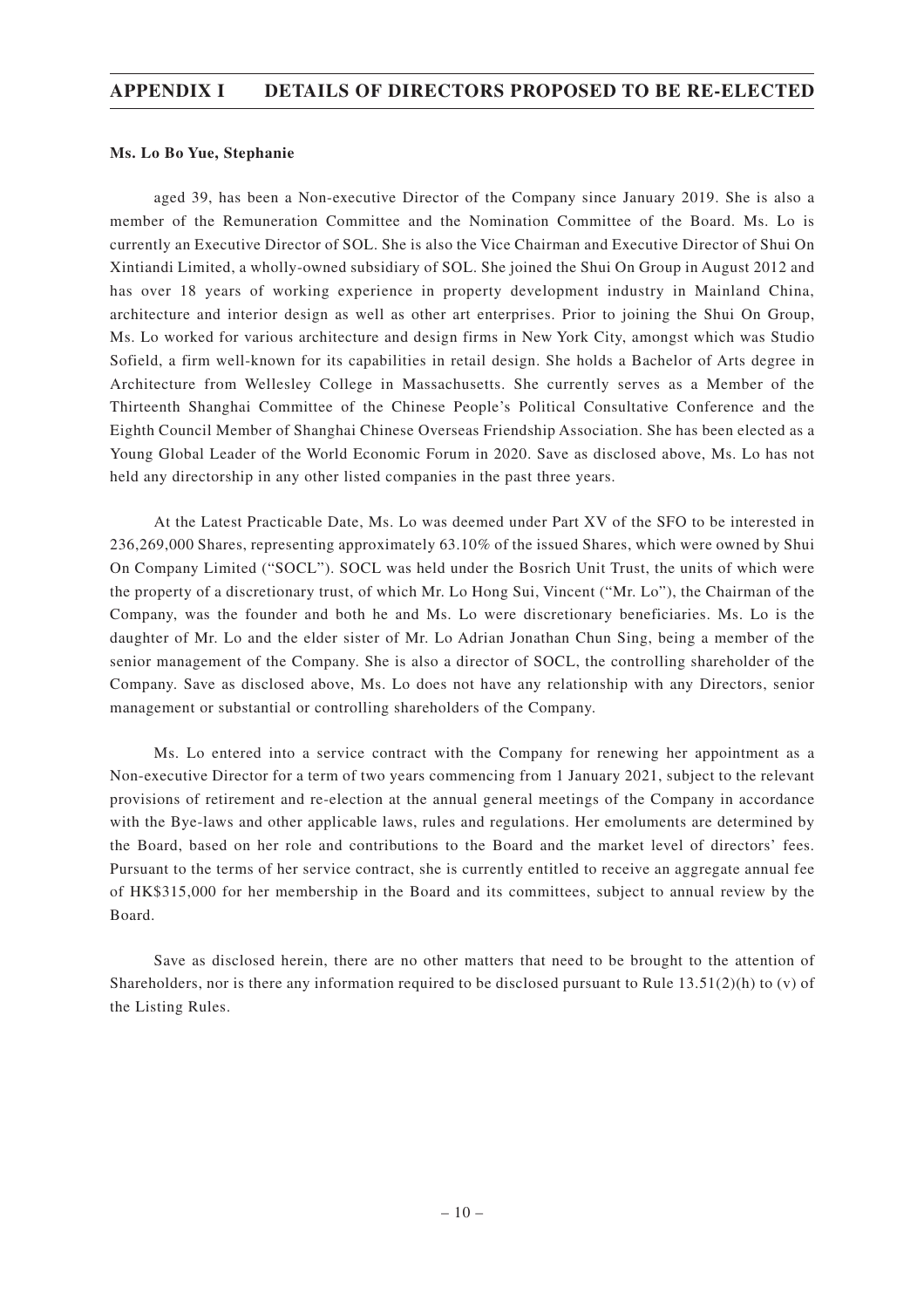## **APPENDIX II EXPLANATORY STATEMENT FOR GENERAL MANDATE TO BUY BACK SHARES**

The following is the explanatory statement required to be sent to Shareholders under the Listing Rules in connection with the Buy-back Mandate.

#### **THE BUY-BACK MANDATE**

It is proposed that the Buy-back Mandate will authorise the buy-back of up to 10% of the number of issued Shares at the date of passing the resolution to approve the Buy-back Mandate.

At the Latest Practicable Date, the number of Shares in issue was 374,396,164 Shares. Subject to the passing of the resolution granting the Directors the Buy-back Mandate and on the basis that no further Shares will be issued or bought back after the Latest Practicable Date and up to the date of the passing of such resolution, the exercise in full of the Buy-back Mandate would result in the buy-back of up to a maximum of 37,439,616 Shares.

#### **REASONS FOR BUY-BACKS**

The Directors believe that the Buy-back Mandate is in the best interests of the Company and Shareholders as a whole. Such buy-backs may, depending on market conditions and funding arrangements at the time, lead to an enhancement of the net assets value per Share and/or earnings per Share and will only be made when the Directors believe that such buy-backs will benefit the Company and Shareholders as a whole.

#### **FUNDING OF BUY-BACKS**

Buy-backs of Shares pursuant to the Buy-back Mandate will be made out of the funds which are legally available for such purpose in accordance with the Company's Memorandum of Association and the Bye-laws, the Listing Rules and the applicable laws of Bermuda.

#### **IMPACT ON THE WORKING CAPITAL OR GEARING POSITION**

There might be an adverse impact on the working capital or gearing position of the Company, as compared with the position disclosed in the audited financial statements contained in the Annual Report for the year ended 31 December 2021, in the event that the Buy-back Mandate was exercised in full at any time during the Buy-back Mandate period. However, the Directors do not propose to exercise the Buy-back Mandate to such extent that would, in the circumstances, have a material adverse effect on the working capital requirements of the Company or the gearing levels which, in the opinion of the Directors, are from time to time appropriate for the Company.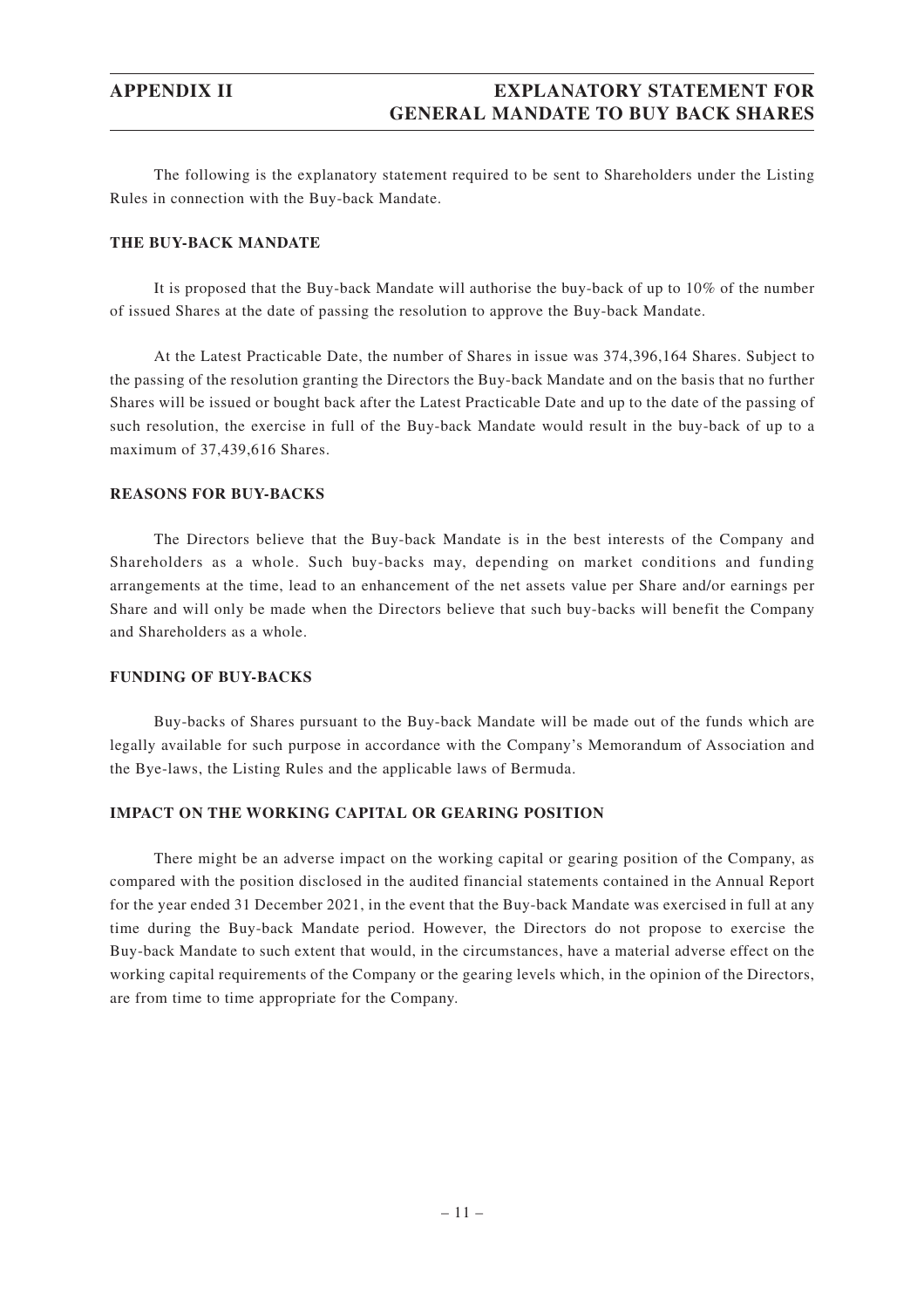## **APPENDIX II EXPLANATORY STATEMENT FOR GENERAL MANDATE TO BUY BACK SHARES**

#### **DIRECTORS' UNDERTAKING**

The Directors have undertaken to the Stock Exchange that, so far as the same may be applicable, they will exercise the Buy-back Mandate in accordance with the Listing Rules and the applicable laws of Bermuda.

#### **TAKEOVERS CODE**

If a Shareholder's proportionate interest in the voting rights of the Company increases as a result of the Directors exercising the power to buy back Shares, such increase will be treated as an acquisition of voting rights for the purposes of Rule 32 of the Takeovers Code. Accordingly, a Shareholder or group of Shareholders acting in concert (within the meaning under the Takeovers Code), depending on the level of increase in the Shareholders' interest, could obtain or consolidate control of the Company and thereby become obliged to make a mandatory general offer in accordance with Rule 26 of the Takeovers Code.

According to the best knowledge of the Company, at the Latest Practicable Date, SOCL, a company controlled by Mr. Lo, the Chairman of the Company, and the parties acting in concert with it were interested in a total of 236,867,300 Shares, representing approximately 63.26% of the issued Shares. Assuming the shareholdings of SOCL and the parties acting in concert with it remain unchanged, full exercise of the Buy-back Mandate by the Company would result in an increase in the aggregate interest of SOCL and the parties acting in concert with it to approximately 70.29% of the issued Shares. Such increase would not give rise to an obligation of SOCL to make a mandatory general offer under Rule 26 of the Takeovers Code.

Save as aforesaid, the Board is not aware of any consequences which would arise under the Takeovers Code as a result of an exercise of the Buy-back Mandate.

#### **SHARE BUY-BACKS MADE BY THE COMPANY**

No buy-back of Shares (whether on the Stock Exchange or otherwise) has been made by the Company in the six months prior to the Latest Practicable Date.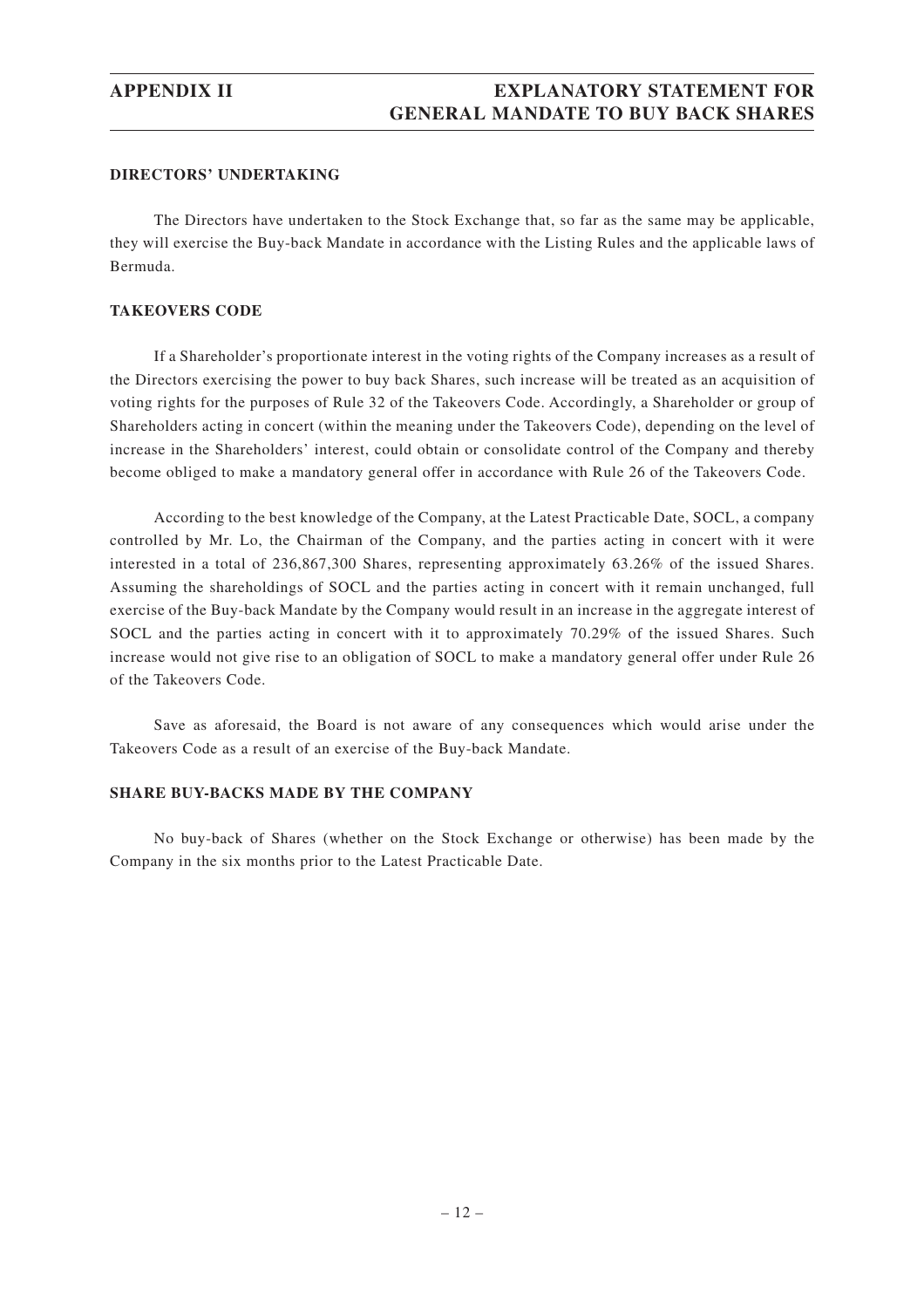## **APPENDIX II EXPLANATORY STATEMENT FOR GENERAL MANDATE TO BUY BACK SHARES**

#### **SHARE PRICES**

The highest and lowest prices at which the Shares were traded on the Stock Exchange in each of the previous twelve months were as follows:

|                                           | <b>Share Prices</b> |        |
|-------------------------------------------|---------------------|--------|
| Month                                     | <b>Highest</b>      | Lowest |
|                                           | HK\$                | HK\$   |
|                                           |                     |        |
| 2021                                      |                     |        |
| April                                     | 1.44                | 1.19   |
| May                                       | 1.69                | 1.38   |
| June                                      | 1.80                | 1.53   |
| July                                      | 1.72                | 1.35   |
| August                                    | 1.50                | 1.35   |
| September                                 | 1.50                | 1.33   |
| October                                   | 1.68                | 1.43   |
| November                                  | 1.55                | 1.33   |
| December                                  | 1.39                | 1.25   |
| 2022                                      |                     |        |
| January                                   | 1.47                | 1.26   |
| February                                  | 1.41                | 1.30   |
| March                                     | 1.36                | 1.08   |
| April (up to the Latest Practicable Date) | 1.46                | 1.30   |

#### **GENERAL**

None of the Directors nor, to their best knowledge having made all reasonable enquiries, any of their close associates have any present intention to sell any Shares to the Company in the event that the Buy-back Mandate is approved by Shareholders.

No core connected persons of the Company have notified the Company that they have a present intention to sell Shares to the Company, or have undertaken not to do so, in the event that the Buy-back Mandate is approved by Shareholders.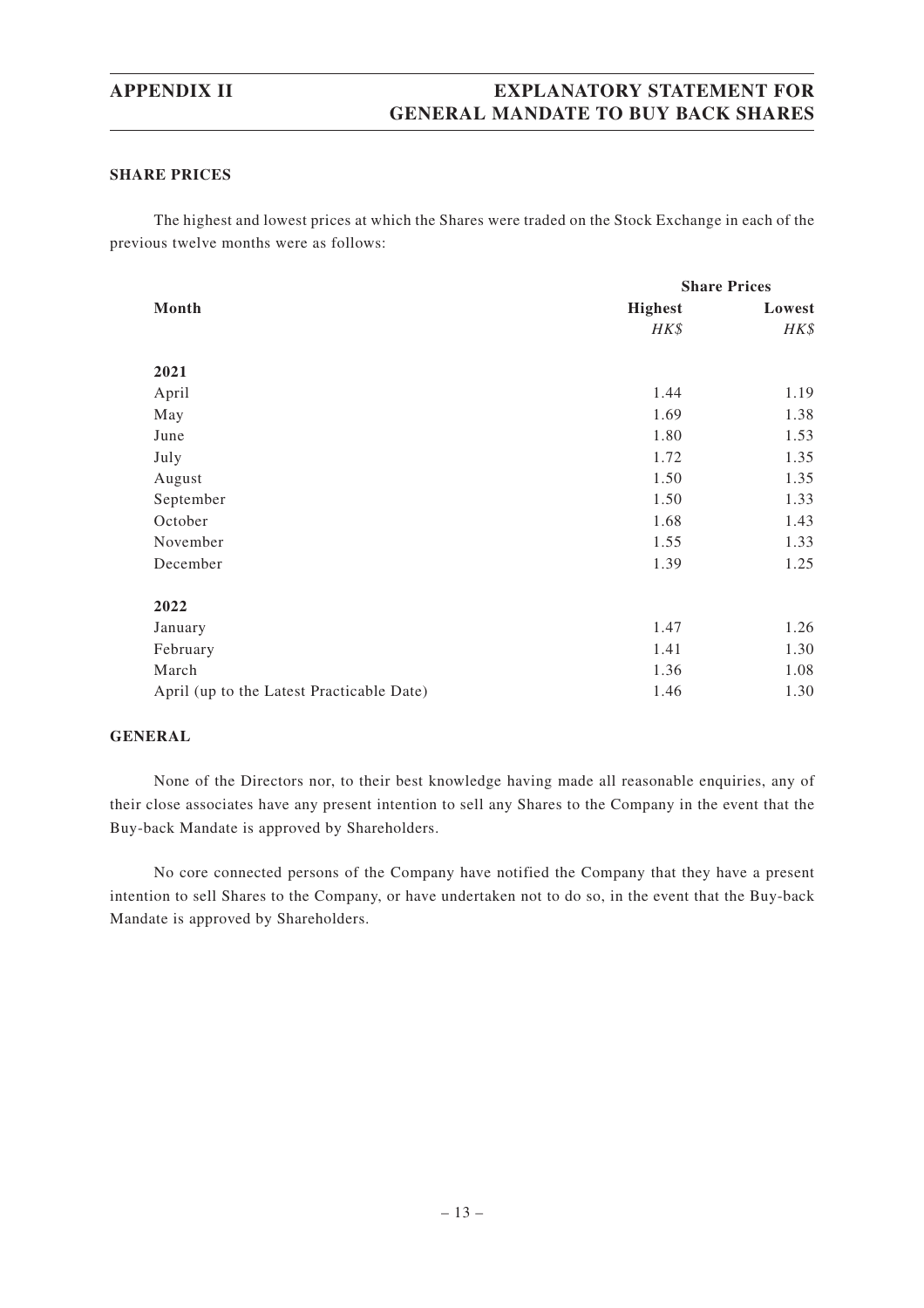

(Incorporated in Bermuda with limited liability) **(Stock Code: 983)**

**NOTICE IS HEREBY GIVEN** that the annual general meeting of SOCAM Development Limited (the "Company") will be held at Concord Room I-II, 8th Floor, Renaissance Harbour View Hotel Hong Kong, 1 Harbour Road, Wanchai, Hong Kong on Wednesday, 1 June 2022 at 4:00 p.m. for the following purposes:

- 1. To receive and consider the audited consolidated Financial Statements and the Reports of the Directors and Auditor for the year ended 31 December 2021.
- 2. To declare a final dividend of HK\$0.07 per share in cash for the year ended 31 December 2021 out of the contributed surplus account of the Company.
- 3. (A) To re-elect Mr. Lee Chun Kong, Freddy as Director.
	- (B) To re-elect Ms. Lo Bo Yue, Stephanie as Director.
	- (C) To authorise the Board of Directors to fix the Directors' remuneration.
- 4. To re-appoint Deloitte Touche Tohmatsu as Auditor and authorise the Board of Directors to fix its remuneration.
- 5. To consider as special business and, if thought fit, pass (with or without amendments) the following resolutions as ordinary resolutions:

#### **ORDINARY RESOLUTIONS**

- (A) "**THAT**:
	- (a) subject to paragraph (b) below and compliance with the prevailing requirements of the Rules Governing the Listing of Securities on The Stock Exchange of Hong Kong Limited (the "Stock Exchange"), the exercise by the Directors of the Company during the Relevant Period (as hereinafter defined) of all the powers of the Company to allot, issue and deal with additional shares with a nominal value of HK\$1.00 each in the capital of the Company and to make or grant offers, agreements or options (including warrants, bonds, debentures and other securities which carry rights to subscribe for or are convertible into shares of the Company) which will or may require the exercise of such powers either during or after the Relevant Period be generally and unconditionally approved;
- \* *For identification purpose only*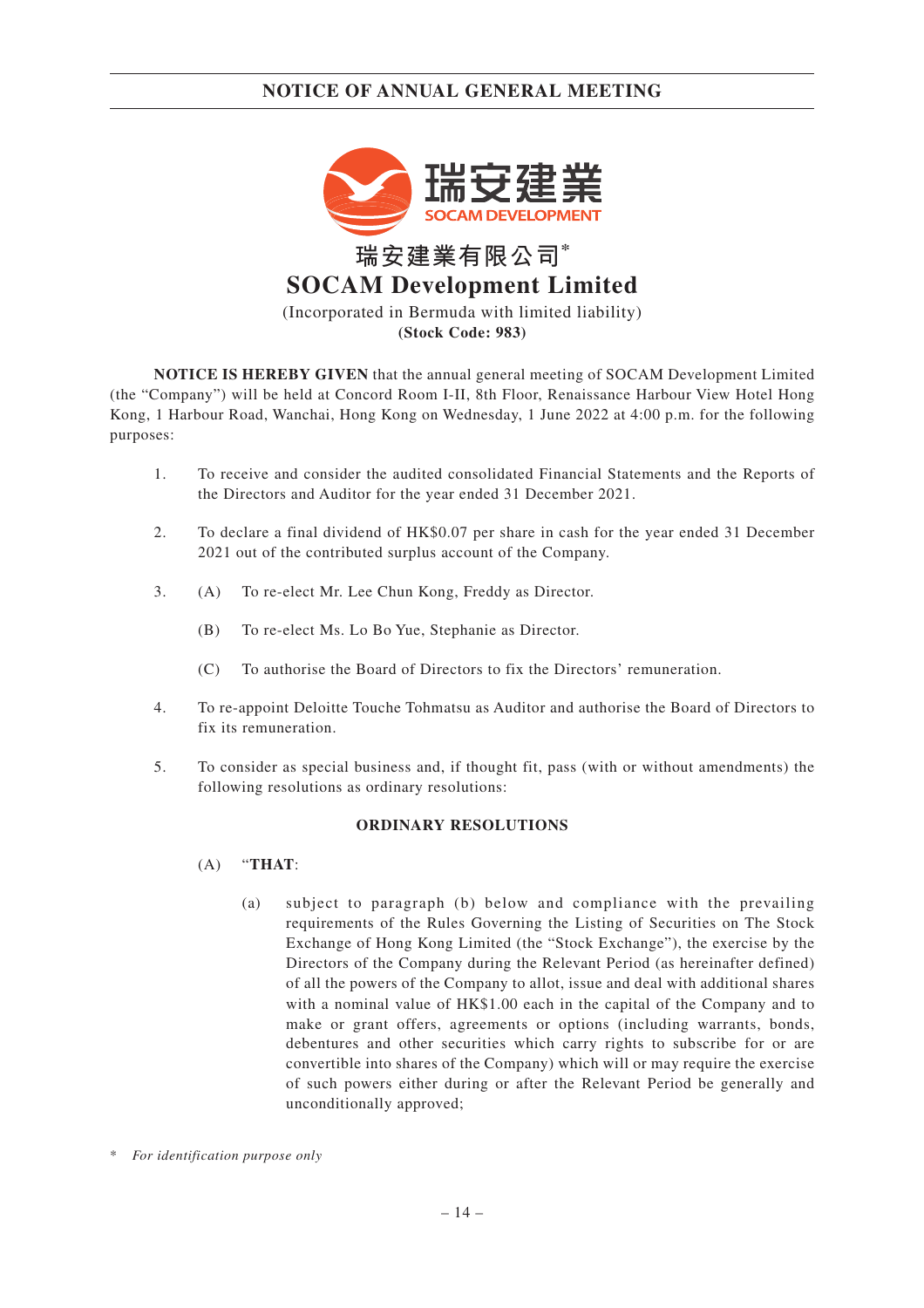- (b) the aggregate number of shares allotted or agreed conditionally or unconditionally to be allotted and issued by the Directors of the Company pursuant to the approval in paragraph (a) above, otherwise than pursuant to (i) a Rights Issue (as hereinafter defined); (ii) any option scheme or similar arrangement for the time being adopted by the Company for the grant or issue of shares or rights to acquire shares of the Company; (iii) the exercise of rights of subscription or conversion under the terms of any warrants issued by the Company or any securities which are convertible into shares of the Company; and (iv) any scrip dividend scheme or similar arrangement pursuant to the Bye-laws of the Company from time to time, shall not exceed 20% of the number of issued shares of the Company at the date of this resolution, and the said approval shall be limited accordingly; and
- (c) for the purpose of this resolution:

"Relevant Period" means the period from the passing of this resolution until whichever is the earliest of:

- (i) the conclusion of the next annual general meeting of the Company;
- (ii) the expiration of the period within which the next annual general meeting of the Company is required by law to be held; and
- (iii) the date on which the authority set out in this resolution is revoked or varied by ordinary resolution of shareholders of the Company in general meeting.

"Rights Issue" means an offer of shares, or offer or issue of warrants, options or other securities giving the rights to subscribe for shares of the Company open for a period fixed by the Directors of the Company to holders of shares on the Company's register of members on a fixed record date in proportion to their then holdings of shares in the Company (subject to such exclusion or other arrangements as the Directors of the Company may deem necessary or expedient in relation to fractional entitlements, or having regard to any restrictions or obligations under the laws of, or the requirements of, or the expense or delay which may be involved in determining the existence or extent of any restrictions or obligations under the laws of, or the requirements of, any jurisdiction outside Hong Kong or any recognised regulatory body or any stock exchange outside Hong Kong)."

#### (B) "**THAT**:

(a) subject to paragraph (b) below, the exercise by the Directors of the Company during the Relevant Period (as hereinafter defined) of all the powers of the Company to buy back shares with a nominal value of HK\$1.00 each in the capital of the Company on The Stock Exchange of Hong Kong Limited (the "Stock Exchange") subject to and in accordance with all applicable laws and the requirements of the Rules Governing the Listing of Securities on the Stock Exchange as amended from time to time be generally and unconditionally approved;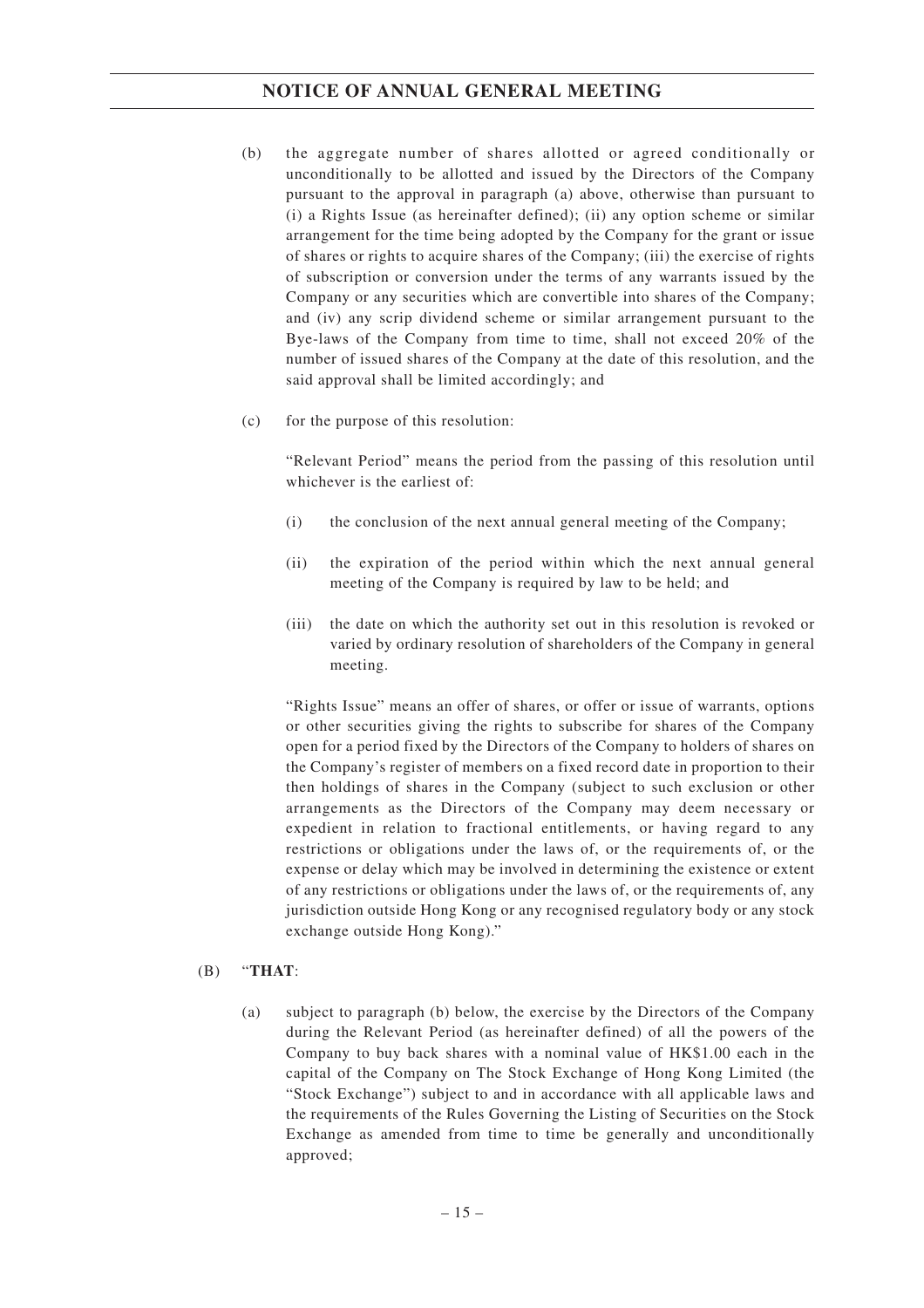- (b) the number of shares of the Company to be bought back pursuant to the approval in paragraph (a) above shall not exceed 10% of the number of issued shares of the Company at the date of this resolution and the said approval shall be limited accordingly; and
- (c) for the purpose of this resolution:

"Relevant Period" means the period from the passing of this resolution until whichever is the earliest of:

- (i) the conclusion of the next annual general meeting of the Company;
- (ii) the expiration of the period within which the next annual general meeting of the Company is required by law to be held; and
- (iii) the date on which the authority set out in this resolution is revoked or varied by ordinary resolution of shareholders of the Company in general meeting."
- (C) "**THAT** conditional upon the resolutions numbered 5(A) and 5(B) above being passed, the general mandate granted to the Directors of the Company to allot, issue and deal with additional shares of the Company pursuant to the resolution numbered 5(A) above be extended by the addition thereto of the aggregate number of shares bought back by the Company under the authority granted pursuant to the resolution numbered 5(B) above, provided that such number shall not exceed 10% of the number of issued shares of the Company at the date of this resolution."
- 6. To consider as special business and, if thought fit, pass (with or without amendments) the following resolution as a special resolution:

#### **SPECIAL RESOLUTION**

"**THAT** subject to compliance by the Company with section 46(2) of the Companies Act 1981 of Bermuda (as amended from time to time) and the Bye-laws of the Company (as amended from time to time) (the "Bye-laws"), with effect from the first business day immediately following the date of passing this resolution (the "Effective Date"):

- (a) the entire amount standing to the credit of the share premium account of the Company as at the Effective Date be cancelled and transferred to the contributed surplus account of the Company (the "Contributed Surplus Account");
- (b) the Directors of the Company be authorised to utilise and apply any credit balance in the Contributed Surplus Account in such manner as they consider appropriate from time to time (including, without limitation, the application of any amount to set off against the accumulated losses of the Company and to make distributions or payment of dividends to the shareholders of the Company) in accordance with the applicable laws of Bermuda and the Bye-laws; and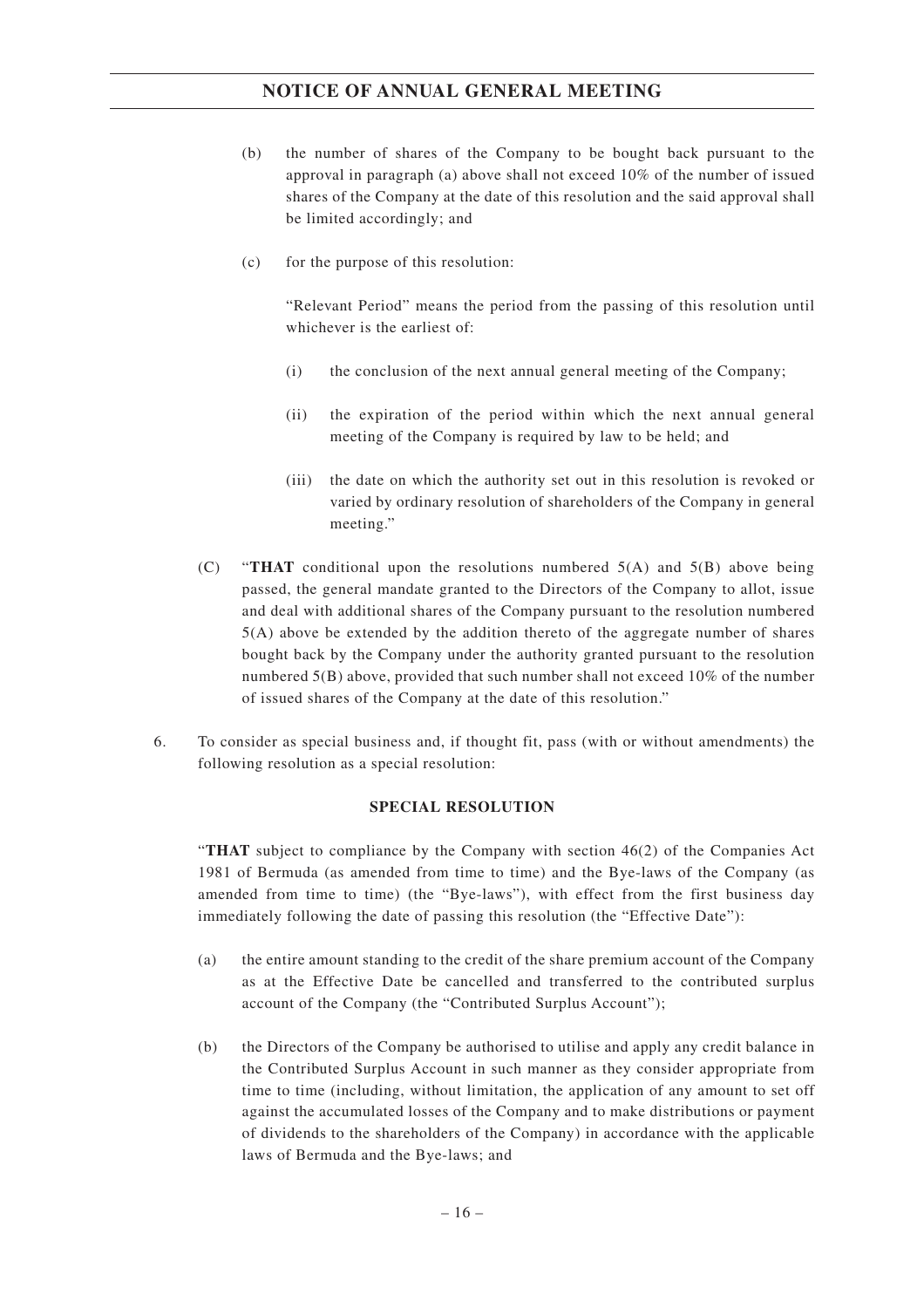(c) the Directors of the Company be authorised generally to execute any such documents and to do such acts and things as they may consider necessary, desirable or expedient to implement or give effect to the foregoing."

> By Order of the Board **Chan Yeuk Ho, Karen** *Company Secretary*

Hong Kong, 28 April 2022

*Notes:*

(1) To safeguard the health and safety of the attendees and to prevent the spread of the Novel Coronavirus (COVID-19) pandemic, certain precautionary measures will be implemented for the above meeting, including, without limitation, (i) all attendees being required to (a) undergo compulsory body temperature checks; and (b) wear surgical masks prior to admission to the meeting venue and throughout the meeting; (ii) maintaining a safe distance between seats and/or limiting the number of attendees to avoid over-crowding; and (iii) no provision of refreshments, drinks or corporate gifts. For details of the measures, please refer to the section headed "PRECAUTIONARY MEASURES FOR THE ANNUAL GENERAL MEETING" in the circular of the Company dated 28 April 2022.

In light of the development of the COVID-19 situation and the latest update on the related Government regulations, the Company may be required to implement additional precautionary measures for the meeting and/or change the meeting arrangements at short notice. Shareholders should check the Company's website at www.socam.com or the Stock Exchange's website at www.hkexnews.hk for any further announcement that may be issued by the Company in respect of such measures and/or arrangements.

- (2) Any shareholder entitled to attend and vote at the meeting or any adjournment or postponement thereof (as the case may be) is entitled to appoint one or more proxies to attend and, on a poll, vote in his/her stead. A proxy need not be a shareholder of the Company. To prevent the spread of COVID-19 and for the sake of their own health and safety, shareholders are strongly encouraged to appoint the Chairman of the meeting as their proxy to vote at the meeting, instead of attending the meeting in person.
- (3) To be valid, a form of proxy, together with the power of attorney or other authority (if any) under which it is signed, or a certified copy thereof, must be lodged with the Company's branch share registrar in Hong Kong, Tricor Standard Limited, at Level 54, Hopewell Centre, 183 Queen's Road East, Hong Kong not less than 48 hours before the time appointed for holding the meeting or any adjournment or postponement thereof (as the case may be). Completion and return of the proxy form will not preclude a shareholder from attending and voting in person at the meeting or any adjournment or postponement thereof (as the case may be) should he/she so wish and in such event, the form of proxy shall be deemed to be revoked.
- (4) In accordance with Rule 13.39(4) of the Listing Rules, all the above resolutions will be put to vote at the meeting by way of poll. An explanation of the detailed procedures of voting by poll will be provided to shareholders at the meeting.
- (5) For the purpose of determining the shareholders' entitlement to attend and vote at the meeting or any adjournment or postponement thereof (as the case may be), the register of members of the Company will be closed from Friday, 27 May 2022 to Wednesday, 1 June 2022 (both days inclusive), during which period no transfer of shares will be registered. In order to be eligible to attend and vote at the meeting or any adjournment or postponement thereof (as the case may be), all completed share transfer forms accompanied by the relevant share certificates must be lodged with the Company's branch share registrar in Hong Kong, Tricor Standard Limited, at Level 54, Hopewell Centre, 183 Queen's Road East, Hong Kong for registration not later than 4:30 p.m. on Thursday, 26 May 2022.
- (6) For the purpose of determining the shareholders' entitlement to the proposed final dividend for the year ended 31 December 2021, the register of members of the Company will be closed from Friday, 10 June 2022 to Wednesday, 15 June 2022 (both days inclusive), during which period no transfer of shares will be registered. In order to qualify for the proposed final dividend, all completed share transfer forms accompanied by the relevant share certificates must be lodged with the Company's branch share registrar in Hong Kong, Tricor Standard Limited, at Level 54, Hopewell Centre, 183 Queen's Road East, Hong Kong for registration not later than 4:30 p.m. on Thursday, 9 June 2022.